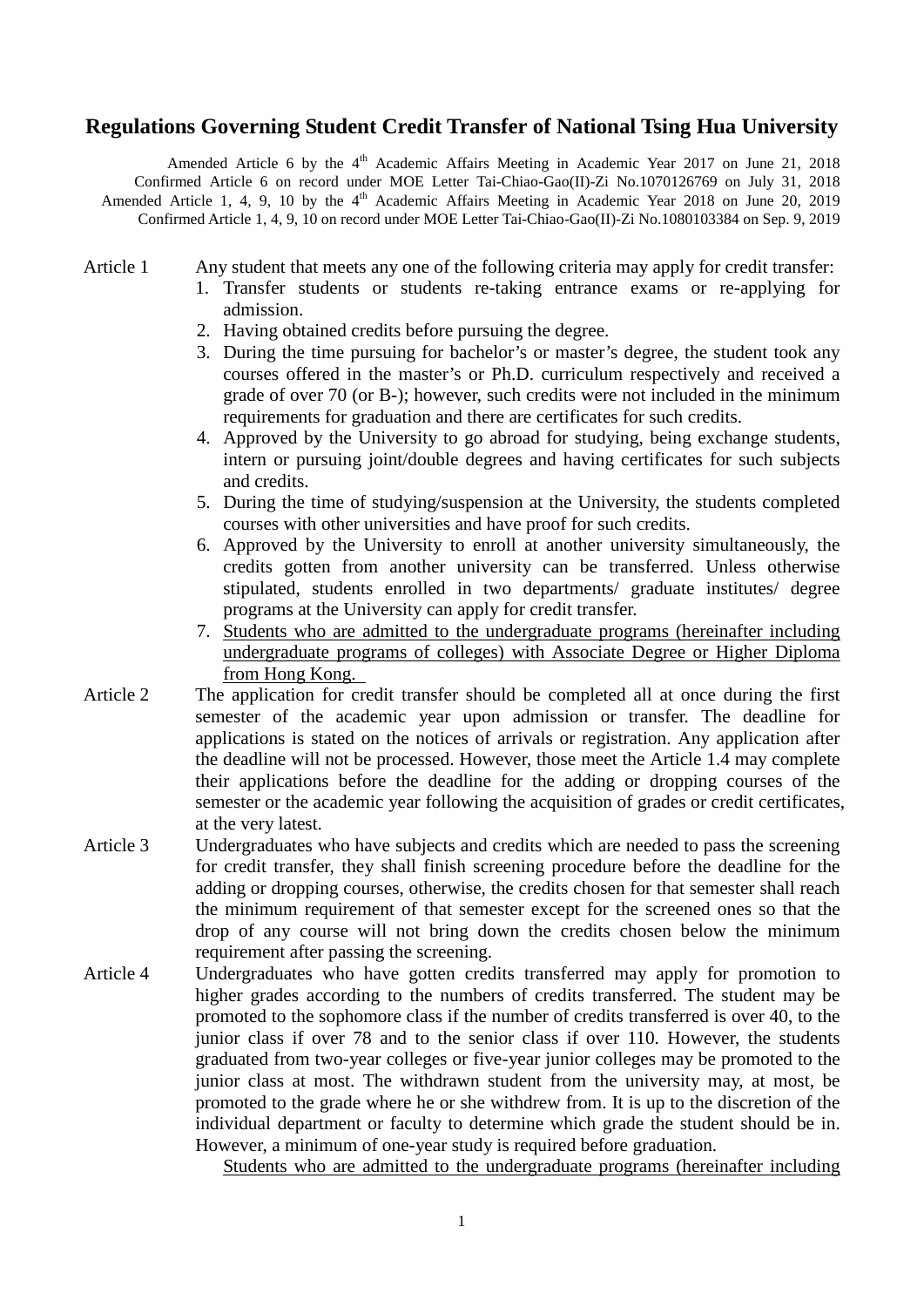undergraduate programs of colleges) with Associate Degree or Higher Diploma from Hong Kong may apply for a promotion to the  $3<sup>rd</sup>$  grade at most after having the approval of departments or programs.

- Article 5 Credits gotten from the first to third year of five-year junior colleges and equal to high schools' or vocational high schools' levels are not transferable. Besides that, a strict standard shall apply to other courses.
- Article 6 Service and physical education credits are not transferable for students who re-take entrance exams or re-apply for admission. However, students who studied at the University previously can apply for transferring the above-mentioned credits.
- Article 7 Any student that meets the criteria set out by Article 1.1 of these Regulations may re-apply for credit transfer once they are approved to transfer departments, pursuing for a minor study, second major or double majors. However, they must not modify any credits that are previously transferred, nor can they re-apply to proceed to a higher year.
- Article 8 The reviews of the applications for credits of required courses (including general education), specialized courses offered by the departments, graduate institutes or degree programs, courses from minor study, second major or double majors shall be conducted by the individual units offering the courses. Besides that, the reviews for other courses shall be forwarded to the relevant units after being approved by the departments, graduate institutes or degree programs. Students with extraordinary circumstances can present a statement to the Vice President for Academic Affairs for review. The second review of the credit transfer shall be conducted by the Department of Academic Affairs.
- Article 9 The credits transferred for required courses in the bachelor's programs should be in accordance with the following principles, if the numbers of credits are different.
	- 1. In the cases where the transferred credits are less than the required, the smaller number of credits is transferred. Students shall make up the shortage or study relevant subjects to replace it after being approved by the departments, graduate institutes or degree programs; unless the departments, graduate institutes or degree programs determine that the students do not have to do so, provided that the students are deemed to be academically qualified for these subjects.
	- 2. In the cases where the transferred credits are more than the required, the smaller number of credits is transferred.
- Article 10 The remaining study duration and credits for those students whose transferred credits are from continuing education programs shall be more than half the original required study duration and credits, and their remaining study duration shall be more than one year.

When a student's transferred credits getting from continuing education programs via distance learning have exceeded one third of required credits for graduation, the University shall make a name list to the Ministry of Education for records. Credits from distance learning (including transferred credits and ones taken in the University) cannot exceed half the required credits for graduation.

The total number of transferable credits cannot exceed two thirds of required credits for graduation as far as graduate students are concerned.

Article 11 Those students who have acquired credits in any foreign universities or colleges recognized by the Ministry of Education may apply for credit transfer according to the Regulations. Below are the principles to convert foreign acquired credits: If the school abroad adopts the European Credit Transfer and Accumulation System

(ECTS, except for UK universities), the ECTS credits are converted into two-thirds of NTHU credits (1 NTHU Credit  $= 1.5$  ECTS) and rounded up to an integer; while